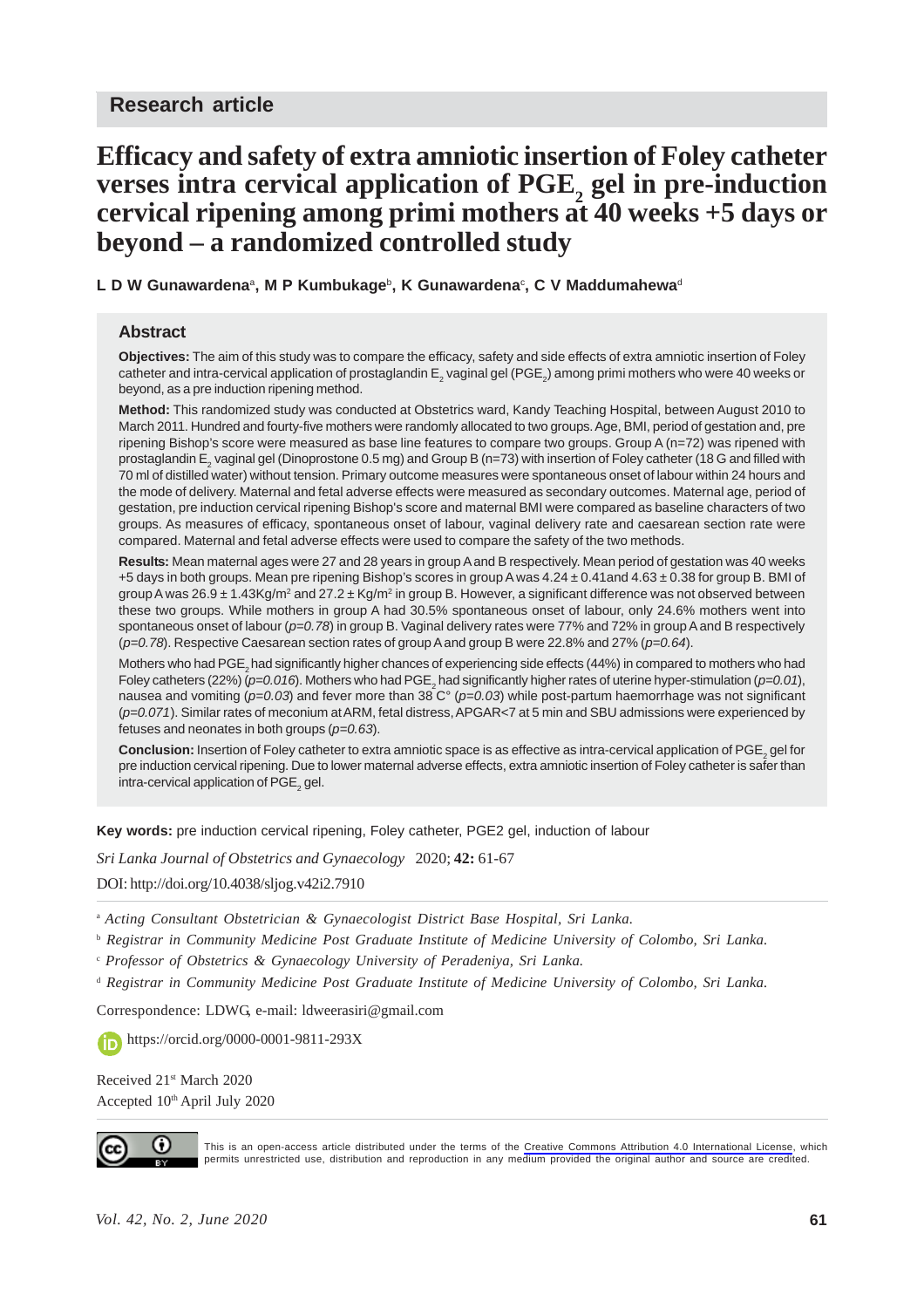## **Introduction**

Artificial initiation of labour prior to its spontaneous onset for the purpose of delivery of feto-placental unit is known as induction of labour (IOL)<sup>1</sup>. Successful IOL depends on the adequate level of pre induction cervical ripening, the process of preparing the cervix by cervical effacement and dilatation. It is measured by modified Bishop's score<sup>2</sup>. When continuations of pregnancy jeopardise the maternal or fetal health, IOL has shown a reduction in both maternal and perinatal adverse outcomes. In the United Kingdom, the rate of IOL ranges from 6 to 25% with the average being about 20%3 . Sri Lanka has a rate of IOL of 37.5% which is one of the highest rates in the world<sup>4</sup>.

In the course of normal pregnancy, ripening of the cervix includes softening and dilatation of the cervix, due to decreased collagen and glycosaminoglycan concentration and increased amount of water. These changes are accelerated towards the end of the pregnancy and leads to the onset of labour<sup>5</sup>. When nature failed to do so at term or when induction of labour needed early, artificial ripening of the cervix is essential for the induction of labour.

Different agents including chemical and mechanical methods are being used worldwide for cervical ripening. Amongst, most commonly used agent is prostaglandin  $E_2$  (PGE<sub>2</sub>). Synthetic prostaglandins mimic normal physiological process of cervical ripening and increases the sensitivity of the myometrium to Oxytocin. It reduces the induction to delivery interval, compared with placebo, when used as part of the induction process. However, due to the systemic absorption of this agent, side effects including nausea and vomiting, initiation of uterine contractions can occur. Potential complications of induction of labour with  $\mathrm{PGE}_2$  includes failed induction, uterine hyperstimulation, uterine rupture and increased risk of delivery by a caesarean section<sup>5,9,10</sup>.

Intra cervical Foley catheter act as a mechanical dilator of the cervix and the lower segment of the uterus and it indirectly induces localized secretion of prostaglandin due to activated acute inflammation $6,7,8,11$ . Foley catheter is less costly in compared to  $PGE_{2}$  intracervical gel and there is no increased risk of infection as well.

The aim of this study was to compare the efficacy and safety of PGE<sub>2</sub> intracervical gel insertion with insertion of Foley catheter into the extra amniotic space, at 40 weeks+5 days of gestation or beyond. According to ward protocol, pre-induction ripening was started at 40+5 days or beyond.

## **Methods**

This randomized controlled trial was conducted at the Teaching Hospital Kandy from August 2010 to March 2011. Hundred and fourty-five primi mothers who needed cervical ripening due to unfavourable cervix were randomized in to two groups (Group A and B). Group A ( $n=72$ ) was ripened with prostaglandin E<sub>2</sub> vaginal gel (Dinoprostone 0.5 mg) and Group B (n=73) with insertion of Foley catheter. Inclusion criteria for the study was 40 weeks +5 days or beyond, primi mothers who has singleton pregnancies, vertex presentation, intact membranes, with satisfactory non-stress CTG and modified Bishop's score 6 or less. Mothers who had contra-indications for vaginal delivery, previous uterine surgeries, multiple pregnancies, unexplained ante partum haemorrhage, asthma, known allergy to prostaglandins and who already had artificial separation of membranes were excluded.

Eligible mothers who fulfilled the entry criteria were consented with informed written consent and randomized with computer generated random numbers to two groups. Age, Body Mass Index (BMI), period of gestation and pre induction Bishop's score were documented as base line features to compare the two groups.

Primary outcome measures were spontaneous onset of labour within 24 hours and mode of delivery. Secondary outcome measures were maternal adverse outcomes (uterine hyper stimulation, nausea and vomiting, fever more than 38°C, post-partum haemorrhage due to uterine atony) and fetal adverse outcomes (meconium at ARM, fetal distress, APGAR score less than 7 at 5 min, requirement of special baby care unit admissions).

All participants had pre-ripening 20 min non-stress CTG and Bishop's score assessment. Mothers selected to group A were treated with intra cervical insertion of 0.5 mg of Dinaprostone (PGE<sub>2</sub>) gel according to manufacturer's (Cervi-prime) instructions. Fetuses were monitored with hourly heart rate monitoring and 20 min CTG at 2, 8 and 12 hours. Group B was treated with insertion of 18 G Foley catheter to extra amniotic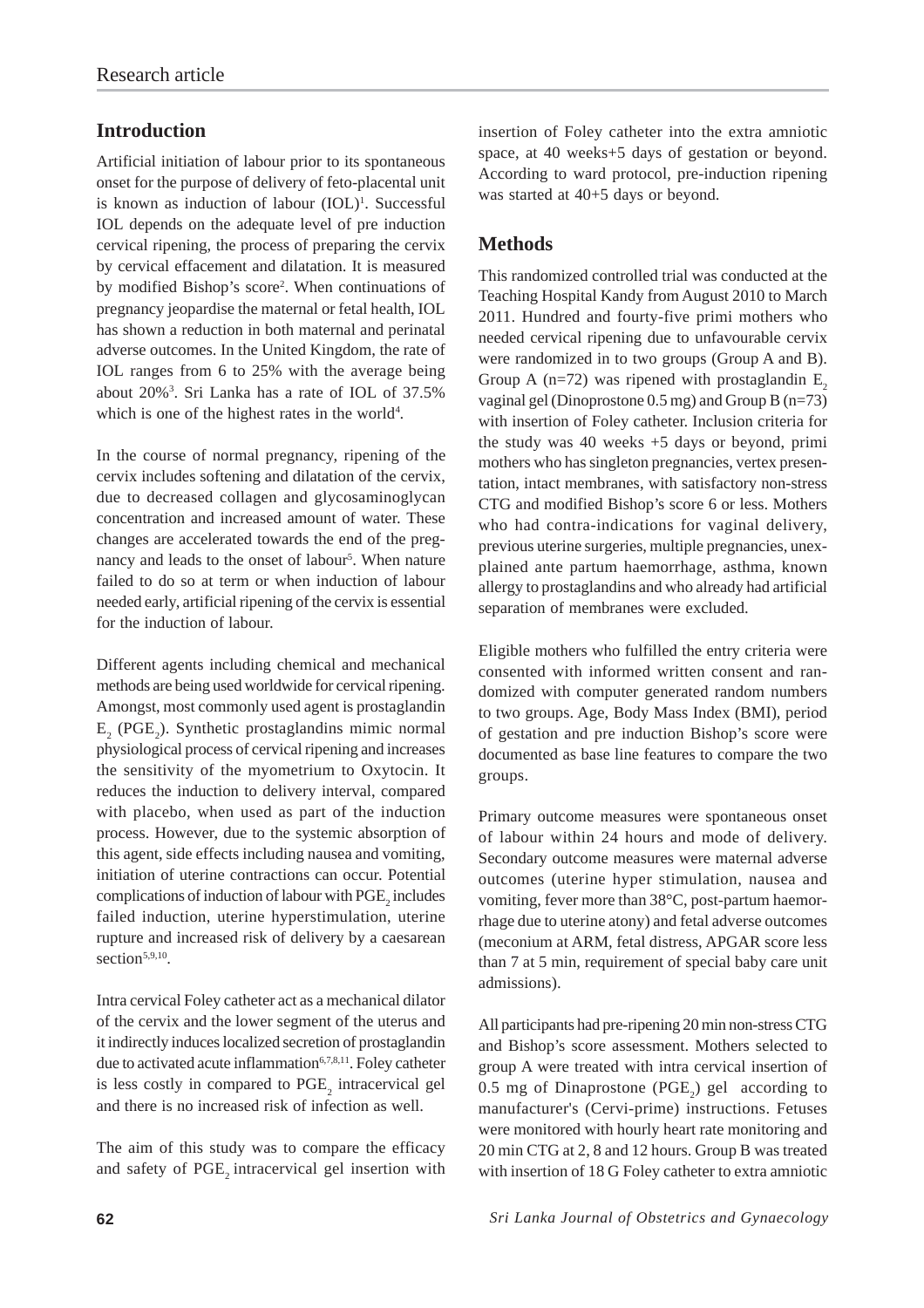space through the cervix under strict sterile conditions. Balloons were filled with 70 ml of distilled water. Then catheter was taped on to the women's inner thigh to maintain the traction. Fetal monitoring was done with hourly fetal heart rate monitoring and CTG at 6 hours and 12 hours after inserting the Foley catheter, according to the ward protocol. Catheter was removed 24 hours after insertion, if it did not fall spontaneously.

Mothers who had spontaneous onset of labour within 24 hours of pre-induction ripening, were taken into the labour ward and monitored using a national partograph. Progression of labour was assessed 4 hourly. If progression of labour was inadequate, it was augmented with artificial rupture of membranes (ARM) followed by commencing intravenous oxytocin after two hours.

Mothers who did not have spontaneous onset of labour, ARM done and intra-venous oxytocin was started at the same time. Mothers who needed induction or augmentation were monitored with continuous CTG monitoring. All participants and fetuses were closely monitored for side effects. Uterine hyper stimulation was defined by either the occurrence of five or more contractions in a 10-minute period or a contraction lasting at least 2 minutes with or without changes in FHR patterns. Fetal heart rate was considered abnormal if there was persistent reduced baseline variability, tachycardia, late decelerations or variable decelerations.

Failed induction of labour was defined as inability to rupture the membranes 24 hours after the insertion of PGE, gel or when the cervix does not dilate beyond 3 centimetres despite adequate and appropriate oxytocic stimulation over 6 hours in both groups. Even though,

some previous studies<sup>21,22,23</sup> had used a repeat dose of  $\mathrm{PGE}_2$  gel after 6 hours and keeping Foley catheter for 48 hours before starting the induction process, we used only single dose of PGE<sub>2</sub> gel and Foley catheter was kept only for 24 hours, as we wanted to adhere to the ward protocol on induction of labour.

The study was approved by the Ethical Committee of the Kandy Society of Medicine.

### **Results**

Basic demographic characteristics (Table 1) were compared in both groups. Mean maternal ages were 27 and 28 years for group A and B respectively. In both groups, mean period of gestation was 40 weeks +5 days. Respective mean pre ripening Bishop's scores in group A was  $4.24 \pm 0.41$  while it was  $4.63 \pm 0.38$  in group B. BMI of group A was  $26.9 \pm 1.43$ Kg/m<sup>2</sup> and  $27.2 \pm \text{Kg/m}^2$  in group B. However, observed differences were not large enough to show a significant difference between two groups.

While mothers in group A had 30.5% (n=22) spontaneous onset of labour, only 24.6% (n=18) mothers went into spontaneous onset of labour in group B ( $p=0.78$ ). Nearly two thirds (69.5%,  $n=50$ ) of mothers required induction and augmentation in Group A, while 75.4% (n=55) mothers required the same in group B. Difference observed was not significant (*p=0.64*).

Fifty-six mothers (77%) in Group A had vaginal birth compared to group B where 53 mothers (73%) delivered vaginally, which was not statistically significant  $(p=0.78)$ .

| <b>Baseline character</b>   | $PGE$ , gel (n=72) | Foley catheter $(n=73)$ | <b>P</b> value |
|-----------------------------|--------------------|-------------------------|----------------|
|                             | Mean (SD)          | <b>Mean</b> (SD)        |                |
| Maternal age (years)        | 27(3.2)            | 28 (3.6)                | 0.14           |
| POG (weeks)                 | $40+5(0.41)$       | $40+5(0.43)$            | 0.73           |
| Pre ripening Bishop's score | 4.24(0.41)         | 4.63(0.38)              | 0.52           |
| BMI (Kg/m <sup>2</sup> )    | 26.9(1.43)         | 27.2 (1.54)             | 0.83           |

**Table 1. Baseline characteristics of two study groups (n=145)**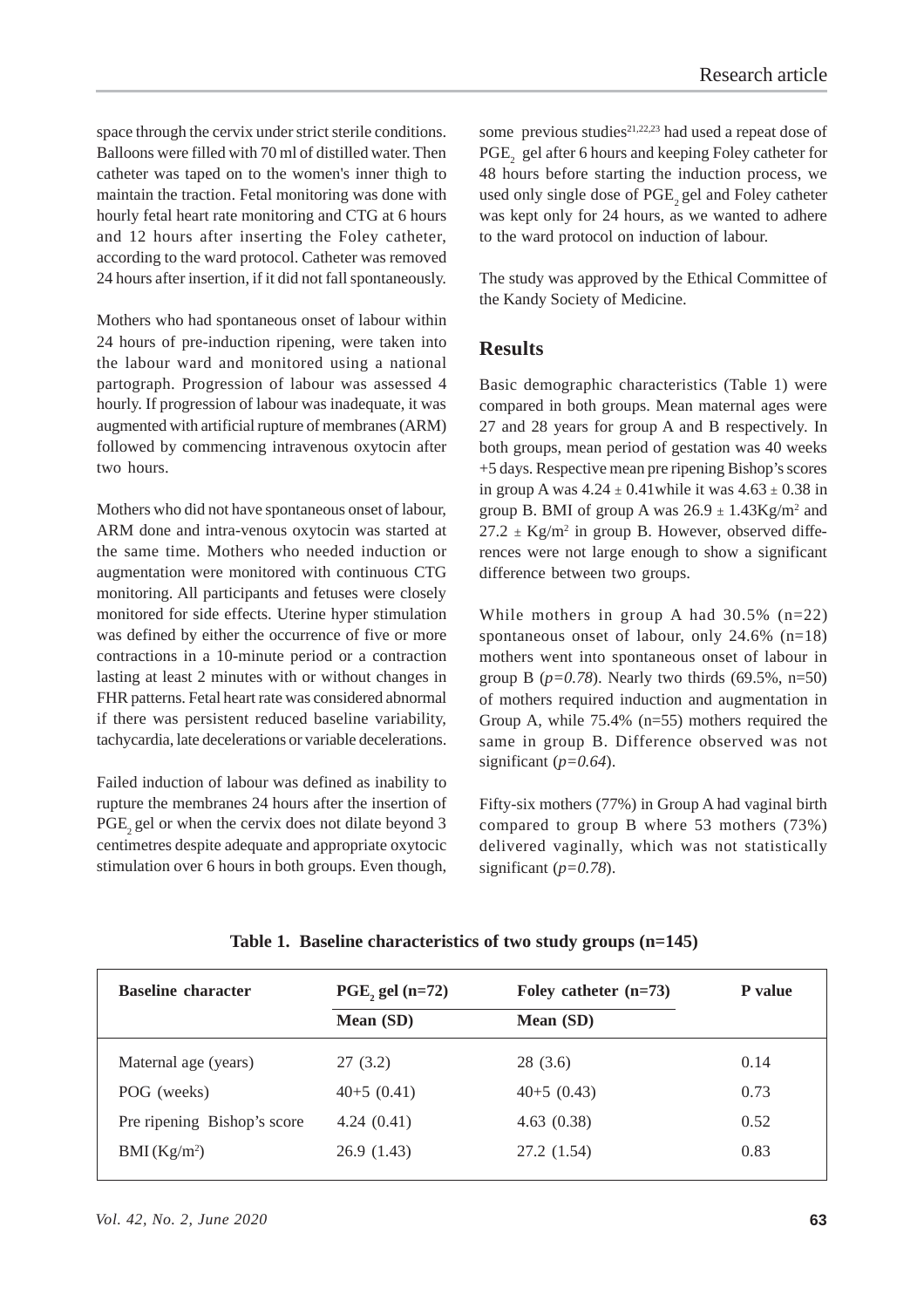| <b>Outcome of</b><br>cervical ripening | $PGE$ , gel (n=72)<br>Number $(\% )$ | Foley catheter $(n=73)$<br>Number $(\% )$ | <b>P</b> value |
|----------------------------------------|--------------------------------------|-------------------------------------------|----------------|
| Spontaneous onset of labour            | 22 (30.5%)                           | 18 (24.6%)                                | 0.78           |
| Need induction and<br>augmentation     | 50 (69.5%)                           | 55 (75.4%)                                | 0.64           |
| Total                                  | 72                                   | 73                                        |                |

**Table 2. Outcome of cervical ripening in two groups (n=145)**

**Table 3. Delivery outcomes of the two study groups (n=145)**

| <b>Base line character</b> | $PGE$ , gel (n=72) | Foley catheter $(n=73)$ | <b>P</b> value |
|----------------------------|--------------------|-------------------------|----------------|
|                            | Number $(\% )$     | Number $(\% )$          |                |
| Vaginal delivery           | 56 (77%)           | 53 (72%)                | 0.78           |
| Caesarean section          | $16(22.2\%)$       | 20 (27%)                | 0.64           |
| Total                      | 72                 | 73                      |                |

Sixteen mothers (22.2%) in Group A underwent CS compared to twenty mothers (27%) in Group B, which is statistically not significant (*p=0.64*). Six mothers (16.7%) from group A and nine mothers (25%) from group B had caesarean section due to failed induction (*p=0.083*). Five (13.9%) mothers from group A and three (8.3%) mothers from group B required emergency caesarean section due to foetal distress (*p=0.078*) while five (13.9%) and eight (22.2%) mothers required caesarean section due to lack of progress in group A and group B respectively *(p=0.062*).

Total number of 47 mothers experienced side effects (Table 4). Uterine hyperstimulation (UHS) was noted in 4 mothers (8.5%) of group A while none of the mothers in group B experienced uterine hyper stimulation  $(p=0.01)$ . While 18 (38.3%) mothers experiencing nausea and vomiting in group A, only 8 (17%) mothers experienced it in group B (*p=0.03*). Four (8.5%) mothers in group A and one (2.1%) mothers in group B had fever during the process of ripening, induction or augmentation (*p=0.032*). Postpartum haemorrhage was noted in 4 (8.5%) mothers in group A and 6 (12.7%) mothers in group B (*p=0.071*). Uterine hyper stimulation, nausea and vomiting, maternal fever more than 38°C was significantly higher with mothers of group A, compared to group B but no difference noted in the risk of postpartum haemorrhage.

Fifty-nine fetal and neonatal complications were noted in the study population during the study period (Table 6). Meconium stained liquor was noted in 10 (17%) mothers in group A and 8 (13.5%) mothers in group B when rupturing the fetal membranes  $(p=0.21)$ . Five foetuses (8.4%) in group A, and three (5.1%) in group B were distressed during ripening period (*p=0.07*). APGAR score at 5 minutes was less than 7 in 2 (3.4%) infants in group A and 3 (5.1%) infants in group B (*p=0.81*). Twelve (20.3%) and sixteen (27.1%) neonates were admitted to special baby care unit from group A and group B respectively (*p=0.09*).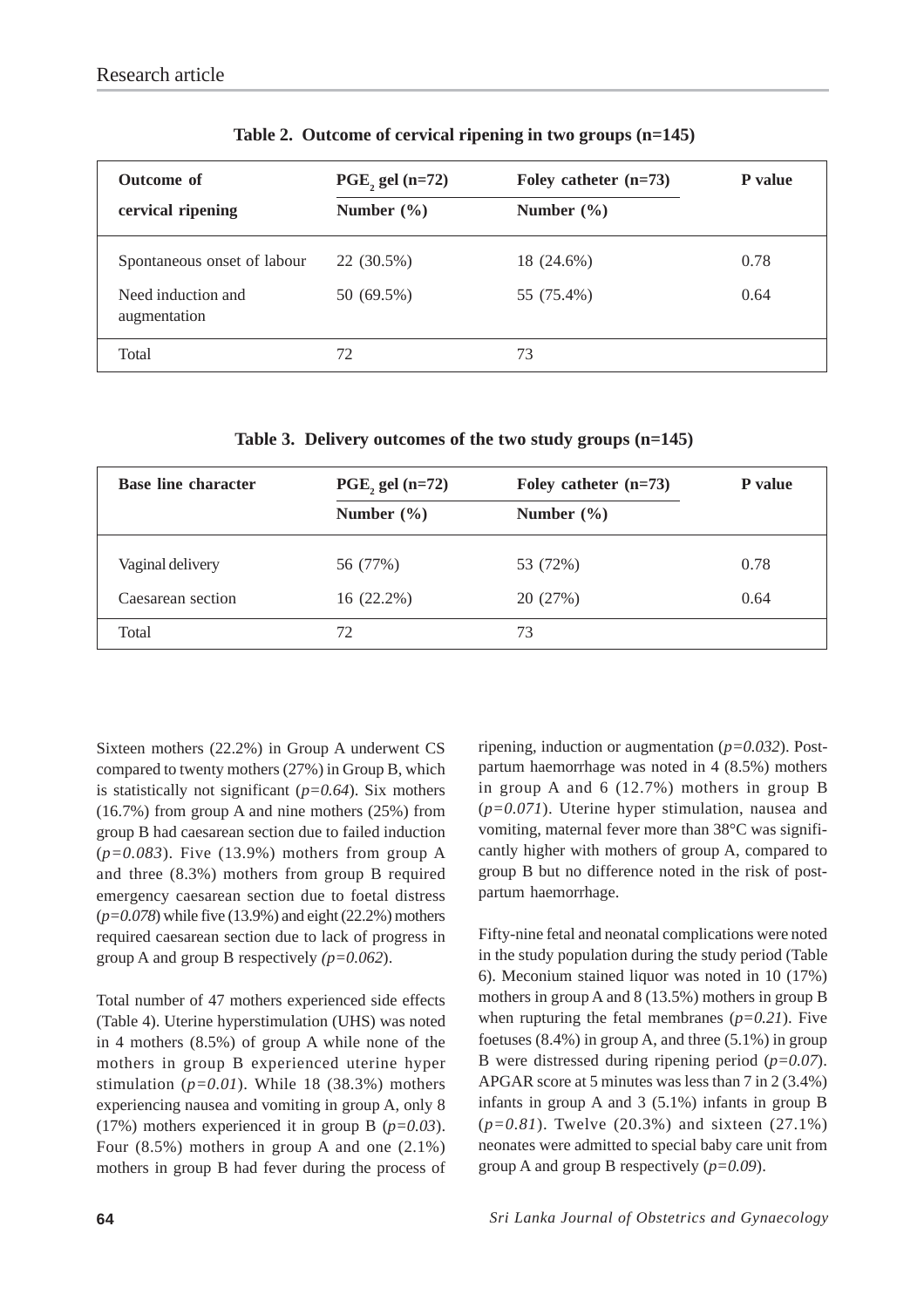| Maternal side effects           | PGE, gel $(n=32)$ | Foley catheter $(n=15)$ | <b>P</b> value |
|---------------------------------|-------------------|-------------------------|----------------|
|                                 | Number $(\% )$    | Number $(\% )$          |                |
| <b>UHS</b>                      | $4(8.5\%)$        | $0(0\%)$                | 0.01           |
| Nausea and vomiting             | 18 (38.3 %)       | 8 (17.0 %)              | 0.03           |
| Maternal fever $(>38^{\circ}C)$ | $4(8.5\%)$        | $1(2.1\%)$              | 0.032          |
| <b>PPH</b>                      | $4(8.5\%)$        | 6(12.7%)                | 0.071          |
| Total                           | 32 (68.2%)        | 15 (31.8%)              | 0.016          |

**Table 4. Maternal side effects of two study groups (n=47)**

**Table 5. Foetal and neonatal effects of two study groups (n=59)**

| <b>Foetal and neonatal</b><br>side effects | PGE, gel $(n=29)$ | Foley catheter $(n=30)$ | P value |
|--------------------------------------------|-------------------|-------------------------|---------|
|                                            | Number $(\% )$    | Number $(\% )$          |         |
|                                            |                   |                         |         |
| Meconium at ARM                            | $10(17.0\%)$      | 8 (13.5%)               | 0.21    |
| Foetal distress                            | $5(8.4\%)$        | $3(5.1\%)$              | 0.07    |
| $APGAR < 7$ at 5 min                       | $2(3.4\%)$        | $3(5.1\%)$              | 0.81    |
| SBU admission                              | 12 (20.3%)        | $16(27.1\%)$            | 0.09    |
| Total                                      | 29 (49.1%)        | 30 (50.9%)              | 0.63    |

#### **Discussion**

The results of this study has demonstrated that, both, intra cervical application of  $\mathrm{PGE}_2$  gel and insertion of Foley catheter to extra amniotic space are equally effective in pre induction cervical ripening, in terms of spontaneous onset of labour and successful vaginal delivery. These results are similar to studies carried out in the past<sup>14,15</sup>. Thirty-six mothers  $(24.8\%)$  had emergency caesarean section. Majority of caesarean sections were due to failed induction (n=9) and mothers who had Foley catheter as ripening method  $(n=6,$ *p=0.083*). On the other hand percentage of caesarean section due to fetal distress was higher in mothers who had  $PGE_2$  gel as the ripening method ( $p=0.078$ ). Similar observations were seen in the previous studies<sup>16,17</sup>. Similar to the previous studies, maternal side effects, including, uterine hyperstimulation, nausea and vomiting were higher with mother's who had PGE<sub>2</sub> gel14,16. A study done by Tofatter K.F. et. al. showed higher febrile morbidity in mothers who had Foley's catheters. Compared to the previous studies where higher febrile morbidities in the Foley's group, we observed significantly lower febrile morbidity in Foley group. This may be due to the adherence of sterile techniques, when inserting the Foley catheter. Postpartum haemorrhage (PPH) risk was not assessed in other studies. In our study there was no significant difference between two study groups with regards to Post Partum Haemorrhage (*p=0.071*). Uterine hyperstimulation was common in our study similar to the previous studies is more likely due to the adverse effects of PG12,15.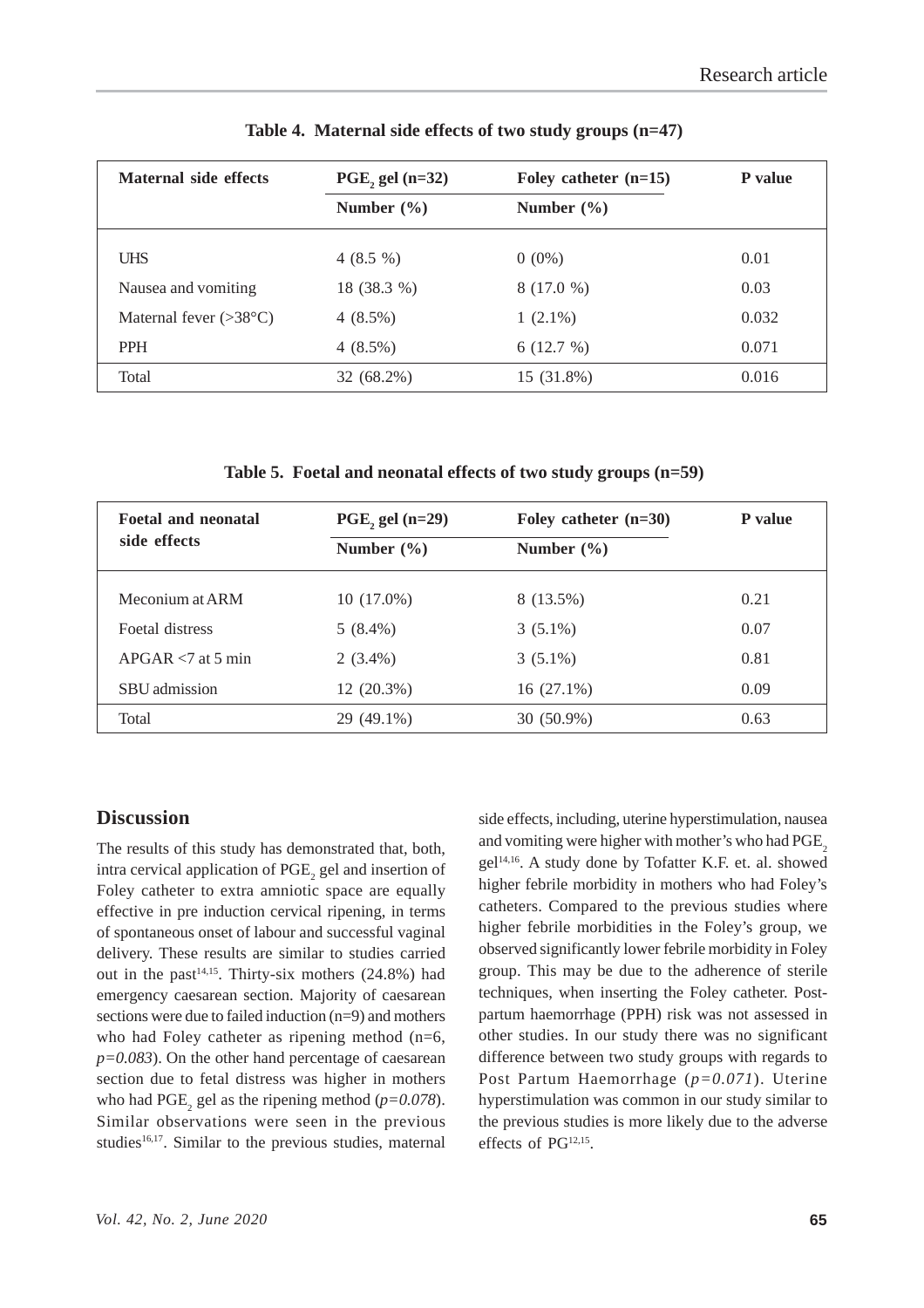In terms of fetal side effects, there was no significant fetal effects in both groups<sup>16,17,18,19,20</sup>. However, babies who were delivered by mothers in group B, had higher risk of admission to specialised baby care unit. Neither method had mortalities.

## **Conclusion and recommendations**

Insertion of Foley catheter into the extra amniotic space is as effective as transcervical application of  $\mathrm{PGE}_2$  gel in terms of efficacy of pre induction cervical ripening. It is more economical due to low cost and need less frequent monitoring due to lower risk of uterine hyperstimulation. It is well tolerated by mothers as well as fetuses with less side effects. Only primigravid mothers, who were 40 weeks+5 days or above, participated for this study. Therefore, more studies are needed to explore and identify mothers who need pre-induction cervical ripening due to other indications.

## **References**

- 1. Hofmeyr GJ. Induction and Augmentation of labor. In: Edmonds K, Dewhurst's Obstetrics and Gynaecology 7th Edition. Blackwell Publishers, 2002; 205-212.
- 2. Bishop EH. Pelvic scoring for elective induction. Clin Obstet Gynecol 1964; 24: 266-268.
- 3. World Health Organization WHO. Global survey on maternal and perinatal health. Induction of labour data. Geneva: World Health Organization; 2010. <http://www.who.int/reproductivehealth/topics/ best\_practices/global\_survey. Accessed 26 January 2011
- 4. Guideline on induction of labour. Sri Lanka Journal of Obstetrics and Gynaecology December 2013; 136-138.
- 5. Maul H, Mackay L, Garfield R. Cervical ripening: Biochemical, molecular and clinical considerations. Clin Obstet Gynecol 2006; 49: 55-59.
- 6. Norchi S, Zanini A, Ragusa A, et al. Induction of labour with intravaginal Prostaglandin  $E_{2}$  gel. International Journal of Gyanaecology and Obstetrics 1993; 42: 103-107.
- 7. Obed JY, Adevole IF. The unfavourable cervix: Improving the Bishop's score with the Foley catheter. West Africa J Med 2004; 13: 209-212.
- 8. Boulvian M, Kelly A, Lohse C et.al. Mechanical methods for induction of labour. Cochrane Database Syst Rev 2001; Art. No.: CD001233, viewed on 11 January 2011.
- 9. Induction of Labour; NICE clinical guideline 70; 2008 July.
- 10. Rayburn W. Pre induction cervical ripening: basis and methods of current practice. Obstet Gynecol Surv 2002; 57: 683-691.
- 11. Keirse MJ. Natural prostaglandins for induction of labor and pre-induction cervical ripening. Clin obstet Gynecol 2006; 49(3): 609-626.
- 12. Khamaiseh K, Al-Ma'ani W. Prostaglandin E2 versus Foley Catheter Balloon for Induction of Labor at Term: A Randomized Controlled Study. Journal of the Royal Medical Service 2012; 19(4): 42-46.
- 13. Luther E, Gray J, Young D, et.al. Comparison of natural and synthetic prostaglandin E2 in labour induction. Can Med Assoc J 1983; 128: 1189-1191.
- 14. Manisha M, Nitin SK, Anand VK. A prospective randomized comparative study of intra-cervical Foley's catheter insertion versus PGE2 gel for preinduction cervical ripening. Int J Reprod Contracept Obstet Gynecol. 2013 Jun; 2(2): 217- 220.
- 15. Anjali RK, Mahima JA. Comparative study of intracervical Foley's catheter. International Journal of Reproduction, Contraception, Obstetrics and Gynaecology 2019; 8(9): 3689-3693.
- 16. St. Onge RD, Conners GT. Pre induction cervical ripening: a comparison of intracervical PGE2 gel vs. the Foley catheter. Am J Obstet Gynecol 1995; 172: 687-690.
- 17. Anthony C, Sciscione DO, Helen M, et al. A prospective, randomized comparison of Foley catheter insertion vs. intracervical PGE2 gel for Pre induction cervical ripening. Am J Obstet Gynecol 1999; 180: 55-59.
- 18. Sahraoui W, Hajji S, Bibi M. Management of pregnancies beyond forty-one week's gestation with an unfavourable cervix. Journal de Gynecologie, Obstetrique et Biologie de la Reproduction 2005; 34(5): 454-462
- 19. Sherman D, Frenkel E, Tovbin J, et al. Ripening of the unfavourable cervix with extra amniotic catheter balloon. Obstet Gynecol 1996; 51: 621- 627.